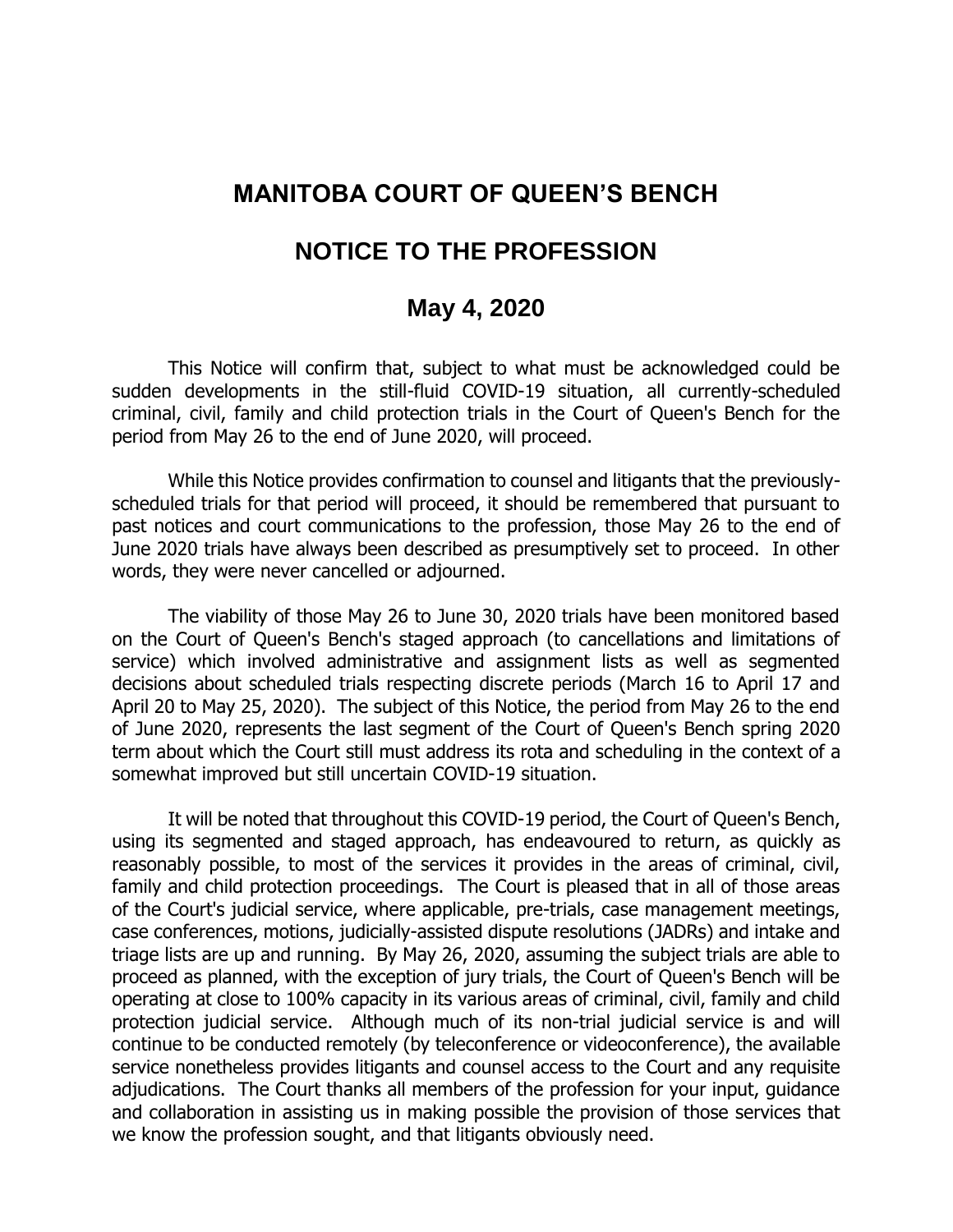For those counsel and litigants involved in criminal, civil, family or child protection trials for the period of May 26 to the end of June 2020, the March 13, 2020 Media Notice from the three levels of court which addresses the issue of access to the Law Courts (please see the attached Media Notice re: COVID-19) should be consulted. That Notice is still in effect and should accordingly govern how counsel and litigants plan for their own physical attendance and the attendance and readiness of their witnesses at the Law Courts throughout the trial. While the clear intent of the Notice cannot be ignored and it will govern, specific and nuanced applications of the Notice will in some circumstances be left to the trial judge.

If, in the course or context of a scheduled trial, a witness or otherwise permitted person is nonetheless denied entry by sheriff's officers into the Law Courts Building (for reasons connected to the applicable March Notice or any other health/safety protocol governing access to the Law Courts), the Court/trial judge (and by extension, the parties) will be advised as soon as possible by the sheriff's officers who denied entry. The trial judge would then address the matter with the parties.

Those trials scheduled to take place during the period in question, will obviously take place with the requisite precautions (including the appropriate physical distancing) as overseen by the Court and with the collaboration and support of counsel and all participants. In addition to the obvious precautions, it should be noted that court rooms will be regularly cleaned and sanitized at the completion of each day's proceeding.

The Court is providing this confirmation respecting the period from May 26 to June 30, 2020, so as to ensure that counsel's and litigants' preparation for scheduled trials continue apace. As it relates to the scheduled trials, the Court is sensitive to some of the potential difficulties involved in preparing for the trials in the context of the COVID situation. That said, the COVID reality should not be seen as an inevitably decisive or determinative factor in applications for adjournments if and where they occur. Indeed, if and where necessary, counsel are expected to creatively explore all avenues of preparation and evidence presentation (including videoconferencing presentation) in both the lead-up to trial and at the trial itself.

Separate and apart from this confirmation announcing the May 26 to the end of June 2020 trials are proceeding in person, it should be noted that, as it relates to criminal, civil, family and child protection proceedings, where applicable, the current approach to the scheduling and hearing of pre-trials, case management meetings, case conferences, motions and JADRs will continue **and, accordingly, all those services will proceed remotely by teleconference or videoconference**. In the case of civil matters and family matters, specific Notices were issued on April 7 and April 28, 2020, respectively. Those Notices continue to govern.

Subject to what has been already anticipated and acknowledged in previous Notices as some potential customization, this Notice should be understood as applying to all of the Court of Queen's Bench Judicial Centres.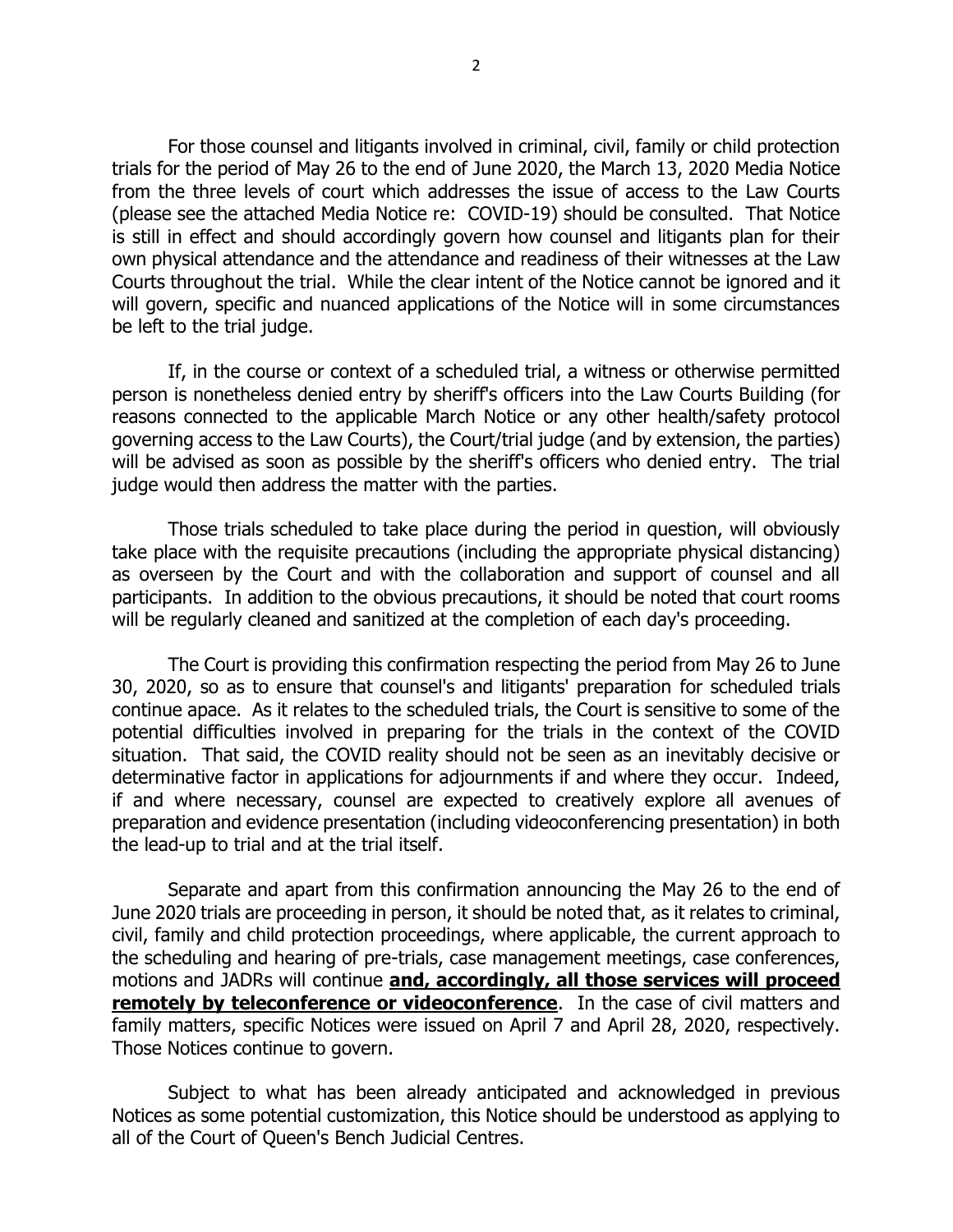This Notice will also serve as confirmation that as it relates to the Winnipeg civil uncontested list, effective Monday, May 11, 2020, and for the remainder of this spring term (until the end of June), the list will operate daily by teleconference commencing at 10:00 a.m. Although counsel or litigants will be calling in, the presiding duty judge will be present in Courtroom 115 at which time he or she will be addressing all matters "on the record". The call-in number and details for those matters on the daily uncontested list will remain unchanged and is as follows:

Toll free dial-in number: 1-800-974-5902 Local dial-in number: 416-874-8100 Conference ID: 5148840

The matters will proceed on the basis of their chronological place on the day's list.

As of May 11, 2020, the approach for having an emergency or urgent matter heard will return to the former and longstanding process by which a request must be made to the motions coordinator, Ms. Cheryl Laniuk, to have the defined matter added to the uncontested list at which leave will be sought for any eventual expedited hearing.

As it relates to the Family Division, there are several unique aspects that require clarification:

- a) Child protection intake dockets and triage hearings will continue to be conducted via teleconference. The practice will continue whereby the presiding judge notifies counsel in advance of each docket of the details with respect to time allotted for each matter and the information with respect to teleconferencing. Following the May administrative lists, child protection intake and family triage lists will be once again scheduled on their usual Thursdays and Mondays respectively. As already specified, those lists will be conducted remotely.
- b) Matters that had been previously scheduled for the time period from May 25 to June 26, 2020, which were set down prior to the April 28, 2020 Notice to the Profession, will proceed on the basis of Acting Associate Chief Justice Dueck's Notice dated April 28, 2020, such that counsel/litigants will be subject to all those same requirements as if the matter had been set down post-April 28, 2020.
- c) The most recent Notice to the Profession dated April 28, 2020, did not include any reference to appointments before a Family Division judge, more particularly, appointments to settle the terms of a previously-pronounced court order. In keeping with the Court's desire to expand services, these appointments are available through a similar process as detailed in the April 28, 2020 Notice with the following procedural qualifications: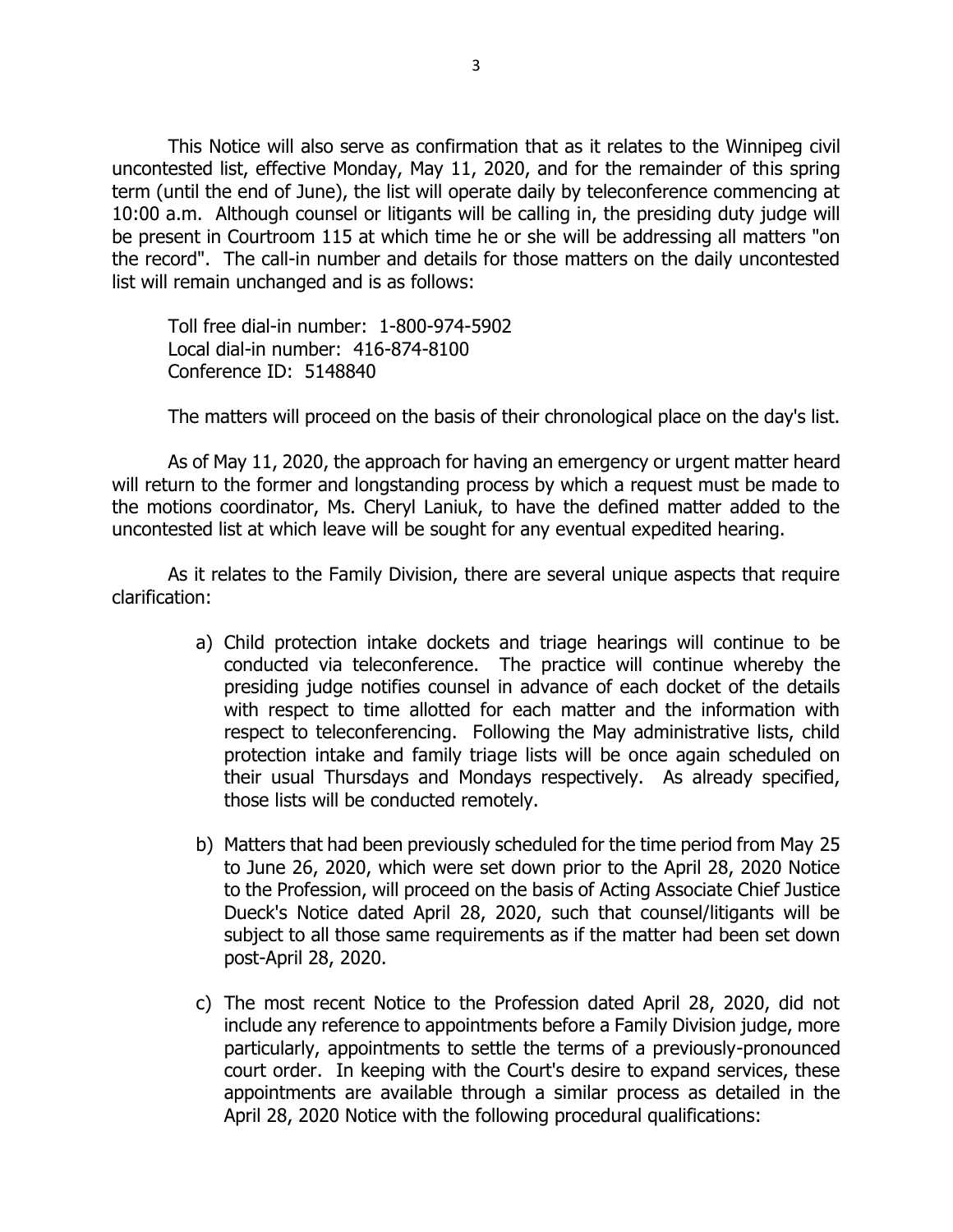- 1. A 70DD is not the appropriate form to request such a hearing. The established practice of writing to a judge explaining the circumstances surrounding the inability to enter the order will continue; and
- 2. The judge will respond in writing and, if a hearing is required, counsel will be required to email Ms. Sharon Phillips at [Sharon.Phillips@gov.mb.ca](mailto:Sharon.Phillips@gov.mb.ca) to secure a date.

Again, as it relates to civil and family matters, while Court of Queen's Bench Masters will be providing their own Notice clarifying the details concerning areas of renewed service respecting civil proceedings, this Notice will serve as a preliminary indication that within days, subject to details to be announced by Senior Master Lee, where required, counsel and litigants will have access to the Masters for the purpose of addressing those customary procedural matters that may arise prior to engaging in the Court of Queen's Bench civil litigation pretrial process and Family Division triage process.

### **ISSUED BY:**

**"Original signed by Chief Justice Glenn D. Joyal"**

**\_\_\_\_\_\_\_\_\_\_\_\_\_\_\_\_\_\_\_\_\_\_\_\_\_\_\_\_\_\_\_\_\_\_**

**The Honourable Chief Justice Glenn D. Joyal**

**DATE: May 4, 2020**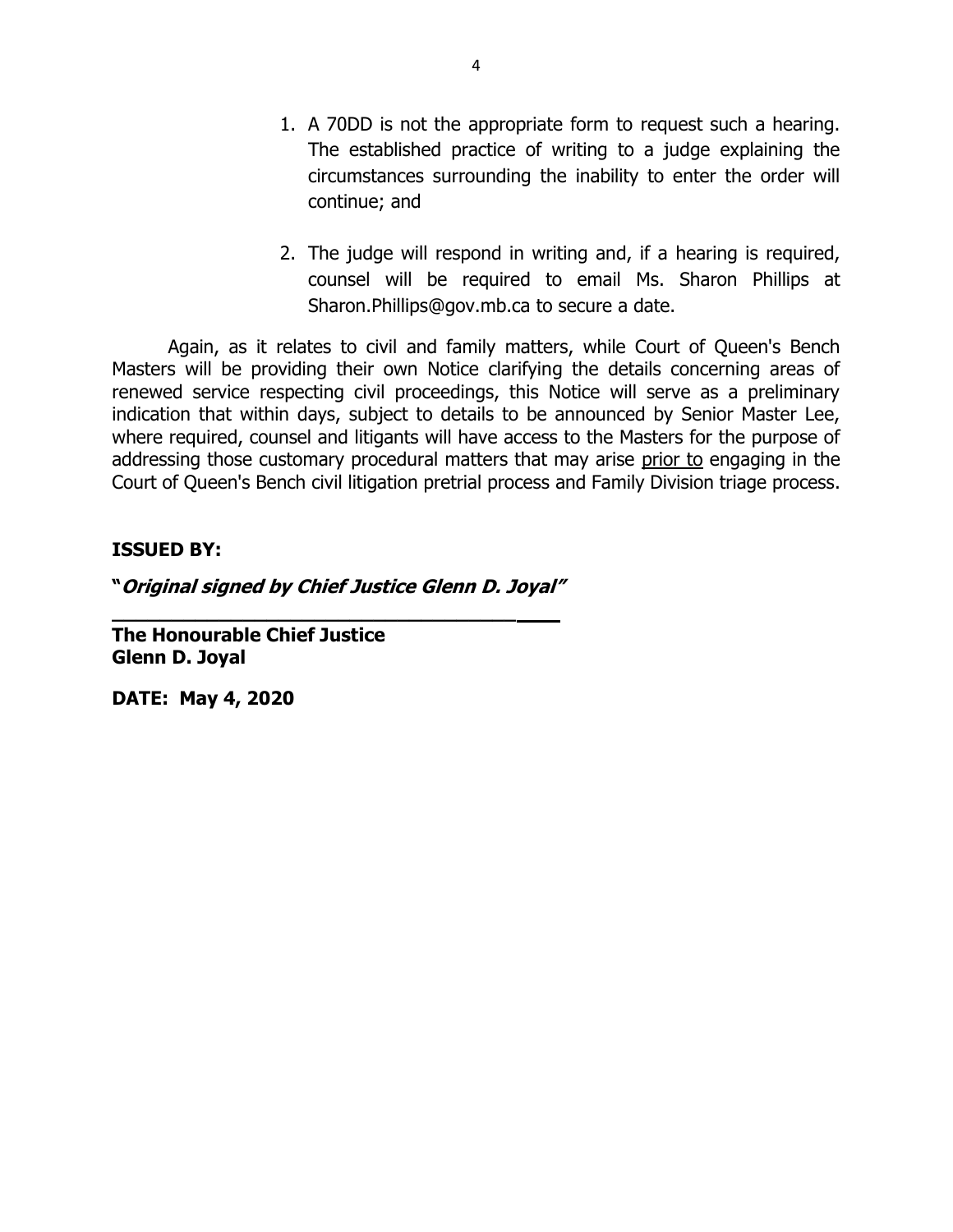

# **MANITOBA COURT OF APPEAL MANITOBA COURT OF QUEEN'S BENCH MANITOBA PROVINCIAL COURT**

## **MEDIA NOTICE**

### **March 13, 2020**

#### **Re: COVID-19**

The Manitoba Courts have been meeting with Manitoba Justice, Courts Administration and various stakeholders in the justice system to address the issues arising out of COVID-19. The Courts will be taking measures, which are pro-active and preventative in order to protect the participants in the justice system and to reduce the spread of COVID-19. The Courts recognize the seriousness of the situation and prioritize the health and safety of all court participants, while balancing the need to maintain judicial operations.

Effective Monday, March 16, 2020 access to the courthouses, including circuit court locations in Manitoba will be restricted to only those persons who are necessary to the proceedings before the courts. This will include counsel, litigants, accused, witnesses and victim service workers. While the general public will not be allowed in the courthouses, in order to honour the open court principle, the press and media will still be allowed to attend. We do ask that no one who is experiencing any COVID-19 related symptoms attend the courthouses.

Effective immediately, all trials scheduled to proceed by judge and jury prior to June 30, 2020 will not proceed with a jury. Rather, they will proceed by judge alone or will be rescheduled to proceed at a later date. Jury Selections are therefore also cancelled during this time. The one jury trial currently in progress will continue until its final disposition.

Further, all public tours, including school visits and mock trials will be postponed until further notice. Subject to the evolving issues arising out of COVID-19, Court of Queen's Bench and the Provincial Court, the trial courts, will be prioritizing the matters that appear before them. Each level of court will keep the court stakeholders and its participants apprised of the effect of this prioritization and the potential impact on any hearings. The Court of Appeal intends to go ahead with its hearings as scheduled.